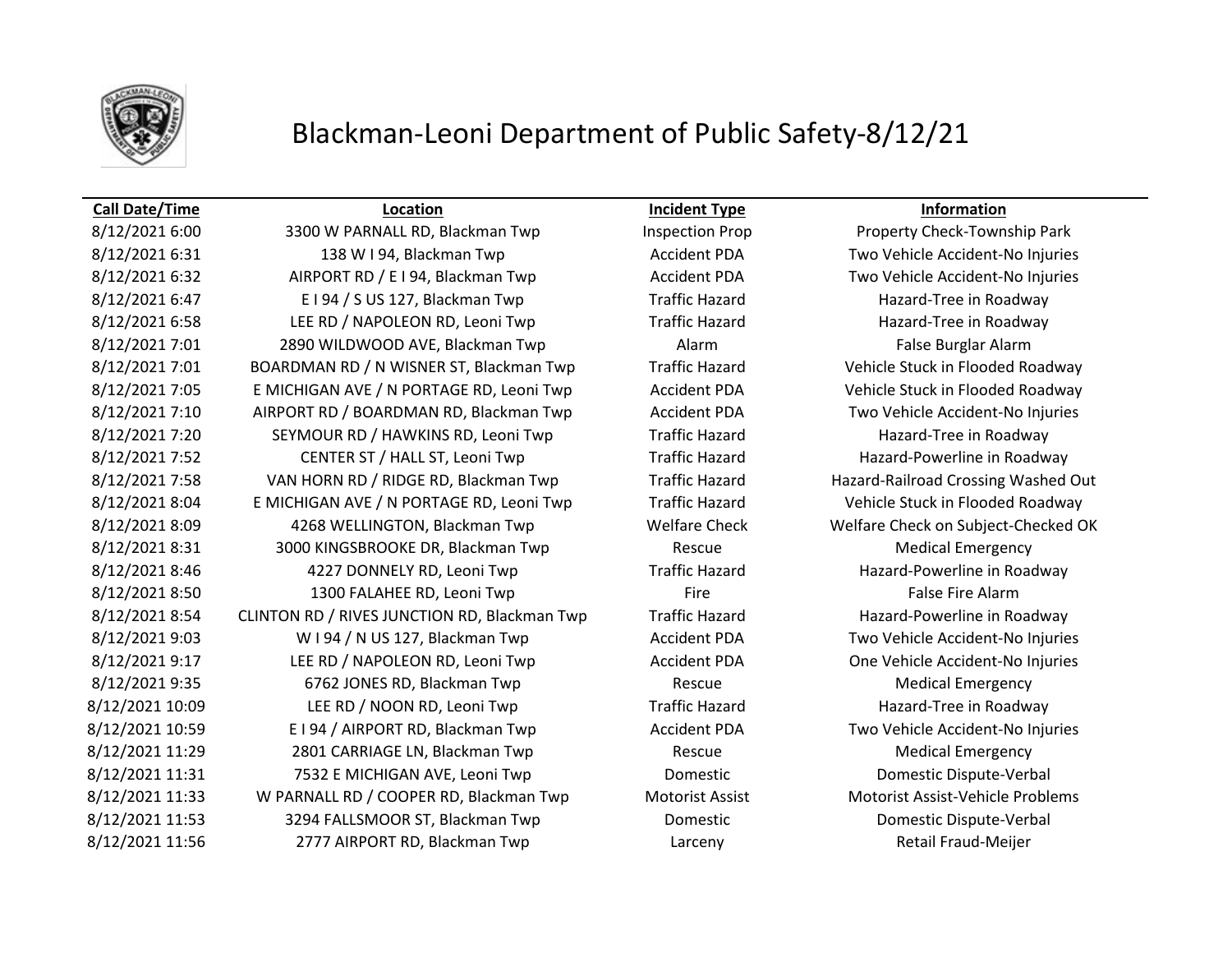

## **Call Date/Time Location Incident Type Information**

8/12/2021 12:20 901 ROSEHILL RD, Blackman Twp Disorderly Subject Refusing to Leave-Travelodge Motel 8/12/2021 12:20 830 ROYAL DR, Blackman Twp Disorderly Subjects Refusing to Leave-America's Best 8/12/2021 12:20 ANN ARBOR RD / BENDER ST, Leoni Twp Traffic Offense Suspended License-Citation Issued 8/12/2021 12:28 3570 ANN ARBOR RD, Leoni Twp Rescue Rescue Medical Emergency 8/12/2021 13:18 2971 PHEASANT RUN DR, Blackman Twp Welfare Check Welfare Check on Subjects-Unable to Locate 8/12/2021 13:18 4376 SCOTT CARPENTER DR, Blackman Twp Larceny Larceny Reported-License Plate 8/12/2021 13:33 402 N PORTAGE RD, Leoni Twp Fire Fire Carbon Monoxide Alarm 8/12/2021 13:44 4001 CANARY LN, Blackman Twp Conservation Illegal Dumping Reported 8/12/2021 13:56 3195 COUNTY FARM RD, Blackman Twp Welfare Check Welfare Check on Subject-Checked OK 8/12/2021 13:57 2696 BOB MCCLAIN DR, Blackman Twp Welfare Check Welfare Check on Subject-Taken to Hospital 8/12/2021 14:03 901 ROSEHILL RD, Blackman Twp Assist Assist Assist to Child Protective Services 8/12/2021 14:11 GREENFIELD DR / LEE RD, Leoni Twp Traffic Hazard Hazard Hazard-Powerline in Roadway 8/12/2021 14:13 7551 E MICHIGAN AVE, Leoni Twp **Assault** Assault Assault Assault Reported 8/12/2021 14:14 1996 W PARNALL RD, Blackman Twp Found Property Found Property Found Property Reported 8/12/2021 14:47 2001 SHIRLEY DR, Blackman Twp Disorderly Subject Refusing to Leave-Quality Inn 8/12/2021 14:53 2111 BONDSTEEL DR, Blackman Twp Alarm Alarm False Burglar Alarm 8/12/2021 15:09 143 MANTLE AVE, Blackman Twp MDOP Damage to Property Reported-Neighbor Dispute 8/12/2021 15:12 W MICHIGAN AVE / OAK GROVE AVE, Blackman Twp Accident PDA Two Vehicle Accident-No Injuries 8/12/2021 15:27 135 PEACOCK WALK, Blackman Twp Rescue Rescue Medical Emergency 8/12/2021 15:32 E MICHIGAN AVE / VISTA DR, Leoni Twp Traffic Hazard Hazard Hazard-Vehicle Blocking Roadway 8/12/2021 15:53 705 CONCORD BLVD, Blackman Twp Welfare Check Welfare Check on Subject-Checked OK 8/12/2021 16:07 S US 127 / E I 94, Blackman Twp Hit and Run Hit and Run Hit and Run Accident-No Injuries 8/12/2021 16:16 139 E I 94, Blackman Twp Hit and Run Hit and Run Hit and Run Accident-No Injuries 8/12/2021 16:24 2401 E MICHIGAN AVE, Blackman Twp Disorderly Trouble with Subject Reported 8/12/2021 16:42 2919 ASHTON RIDGE DR 16, Blackman Twp Disorderly Trouble with Neighbor Reported 8/12/2021 16:42 3422 MAYAPPLE LN, Blackman Twp Rescue Medical Emergency 8/12/2021 16:55 3416 MAYAPPLE LN 21, Blackman Twp Suspicious Situation Suspicious Situation Reported 8/12/2021 17:00 3405 MAYAPPLE LN, Blackman Twp Welfare Check Welfare Check on Subject-Checked OK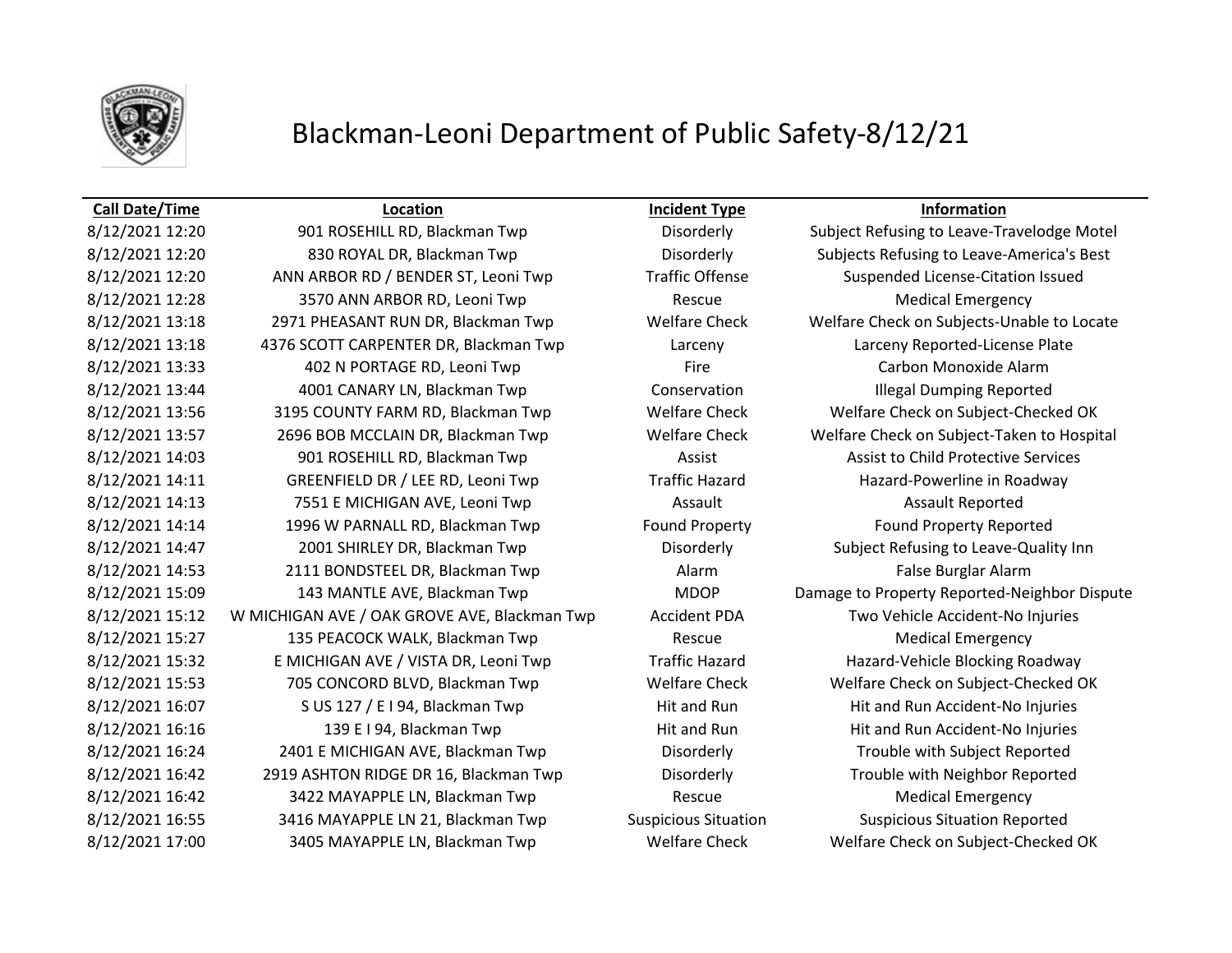

## **Call Date/Time Location Incident Type Information**

8/12/2021 17:17 4004 LOCUST, Blackman Twp Domestic Domestic Dispute-Verbal 8/12/2021 17:19 MCGILL RD / O'LEARY RD, Blackman Twp Traffic Hazard Hazard Hazard-Tree in Roadway 8/12/2021 17:26 216 IAN WAY, Leoni Twp Rescue Rescue Medical Emergency 8/12/2021 19:05 3901 SYCAMORE, Blackman Twp Rescue Rescue Medical Emergency 8/12/2021 19:20 604 SHERIDAN RD, Leoni Twp Domestic Domestic Domestic Dispute-Verbal 8/12/2021 19:22 830 ROYAL DR 409, Blackman Twp Domestic Domestic Domestic Dispute-Verbal 8/12/2021 20:41 138 W I 94, Blackman Twp Motorist Assist Motorist Assist-Vehicle Problems 8/12/2021 21:00 3300 W PARNALL RD, Blackman Twp Inspection Prop Property Check-Township Park 8/12/2021 21:11 W MICHIGAN AVE / W MAIN ST, Blackman Twp Motorist Assist Motorist Assist-Vehicle Problems 8/12/2021 21:15 COOPER RD / CHANTER RD, Blackman Twp Traffic Offense Fail to Yield-Verbal Warning 8/12/2021 21:20 3240 E MICHIGAN AVE, Leoni Twp Alarm Alarm False Burglar Alarm 8/12/2021 21:39 929 VARDEN DR, Blackman Twp Fire Fire Burning Complaint 8/12/2021 21:41 3333 E MICHIGAN AVE, Leoni Twp Traffic Offense Speed-Verbal Warning 8/12/2021 21:47 **7479 DALT AVE, Leoni Twp** Fire Fire Inside Odor Investigation 8/12/2021 21:58 5025 ANN ARBOR RD, Leoni Twp Suspicious Situation Suspicious Situation Reported 8/12/2021 22:13 4013 BRIGGS CT, Blackman Twp Suspicious Situation Suspicious Situation Reported 8/12/2021 22:24 S PORTAGE RD / DORRELL RD, Leoni Twp Suspicious Situation Suspicious Situation Reported 8/13/2021 0:04 1539 FALAHEE RD, Leoni Twp Domestic Domestic Dispute-Verbal

8/12/2021 17:12 2251 SPRINGPORT RD, Blackman Twp Accident PDA Two Vehicle Accident-No Injuries 8/12/2021 18:01 830 ROYAL DR 415, Blackman Twp Disorderly Trouble with Subject Reported-America's Best 8/12/2021 18:57 W I 94 / N ELM RD, Blackman Twp Traffic Offense Registration Violation-Verbal Warning 8/12/2021 20:46 COOPER RD / W I 94, Blackman Twp Welfare Check Welfare Check on Subject-Unable to Locate 8/12/2021 21:00 AIRPORT RD / WILDWOOD AVE, Blackman Twp Inspection Prop Property Check-Construction Equipment 8/12/2021 21:30 8800 CADY RD, Napoleon Twp Fire Fire Assist to Napoleon Township Fire Department 8/12/2021 21:35 2601 AIRPORT RD, Blackman Twp Accident PPDA Private Property Accident-McDonald's 8/12/2021 21:40 1420 GILLETTS LAKE RD, Leoni Twp Domestic Domestic Assault Reported-Prosecutor Review 8/12/2021 23:12 MUNITH RD / ANN ARBOR RD, Leoni Twp Traffic Offense Possession of Methamphetamine-Traffic Stop 8/12/2021 23:22 5404 RIDGEWOOD VISTA DR, Leoni Twp Welfare Check Welfare Check on Subject-Unable to Locate